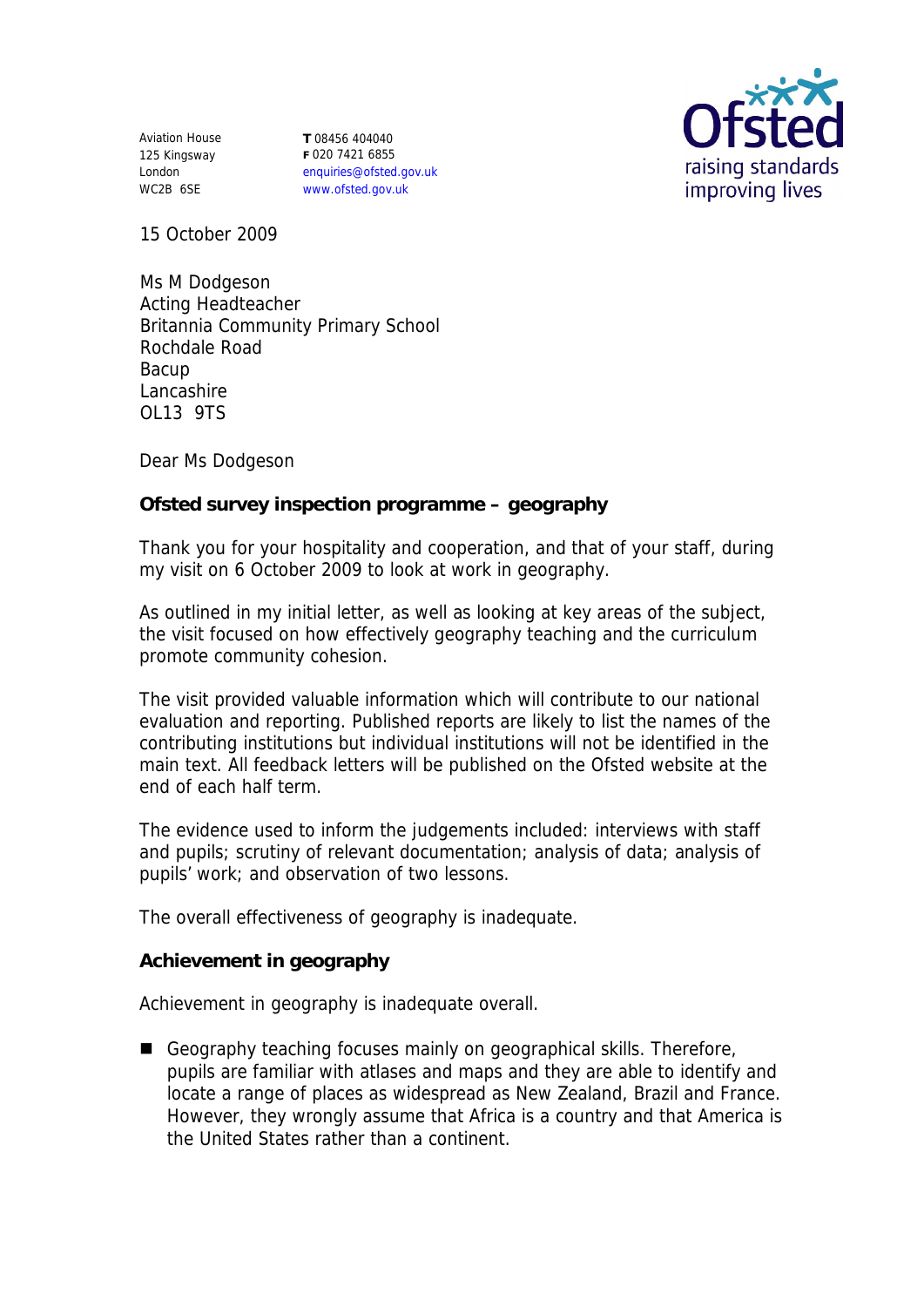- Many of the places pupils talked about were just names on a map or the globe rather than a real place which they could talk about with any conviction.
- **Pupils have few opportunities to progressively develop their knowledge** and understanding in geography.
- Geography frequently provides a context for learning in other subjects, especially history and science. Pupils remain unclear about what geography is and often confuse it with other subjects, reflecting their overall lack of understanding.
- **Pupils make best progress in the lower school because teachers make** more frequent use of the outdoor environment. These pupils are encouraged to look at changes in the locality and the landscape, often as part of work in science or history.
- Pupils develop some basic observational skills in the lower school but these are not built on in later years because there is an insufficient focus on understanding places.
- Work in books shows that poor presentation and writing skills hold some pupils back, especially boys. These pupils leave much work unfinished.
- Pupils are generally well behaved in lessons. They enjoy opportunities to work practically, particularly in the outdoor environment. Attitudes are positive when their interest is engaged.

**Quality of teaching of geography**

The quality of teaching is inadequate.

- $\blacksquare$  There is a lack of geographical expertise among the staff which means they are insecure in teaching geography. As a result, geographical knowledge and understanding are poorly developed.
- Teachers' planning varies greatly between classes. In many cases there is little indication of how geography learning is to be delivered and developed.
- **Pupils are often occupied by the routine tasks set rather than challenged.**
- All pupils are often required to complete the same task which results in some individuals struggling, while others find the work easy.
- Resources are not often used to best effect to bring out learning in geography. Topical events in the news are rarely used to engage pupils' interest and bring learning to life.
- Teachers use information and communication technology in lessons as a source of information for pupils but do not use it to encourage thinking, speaking and presentation skills.
- Pupils are unaware of how well they are doing in geography. Marking does not identify specifically how they can improve their learning.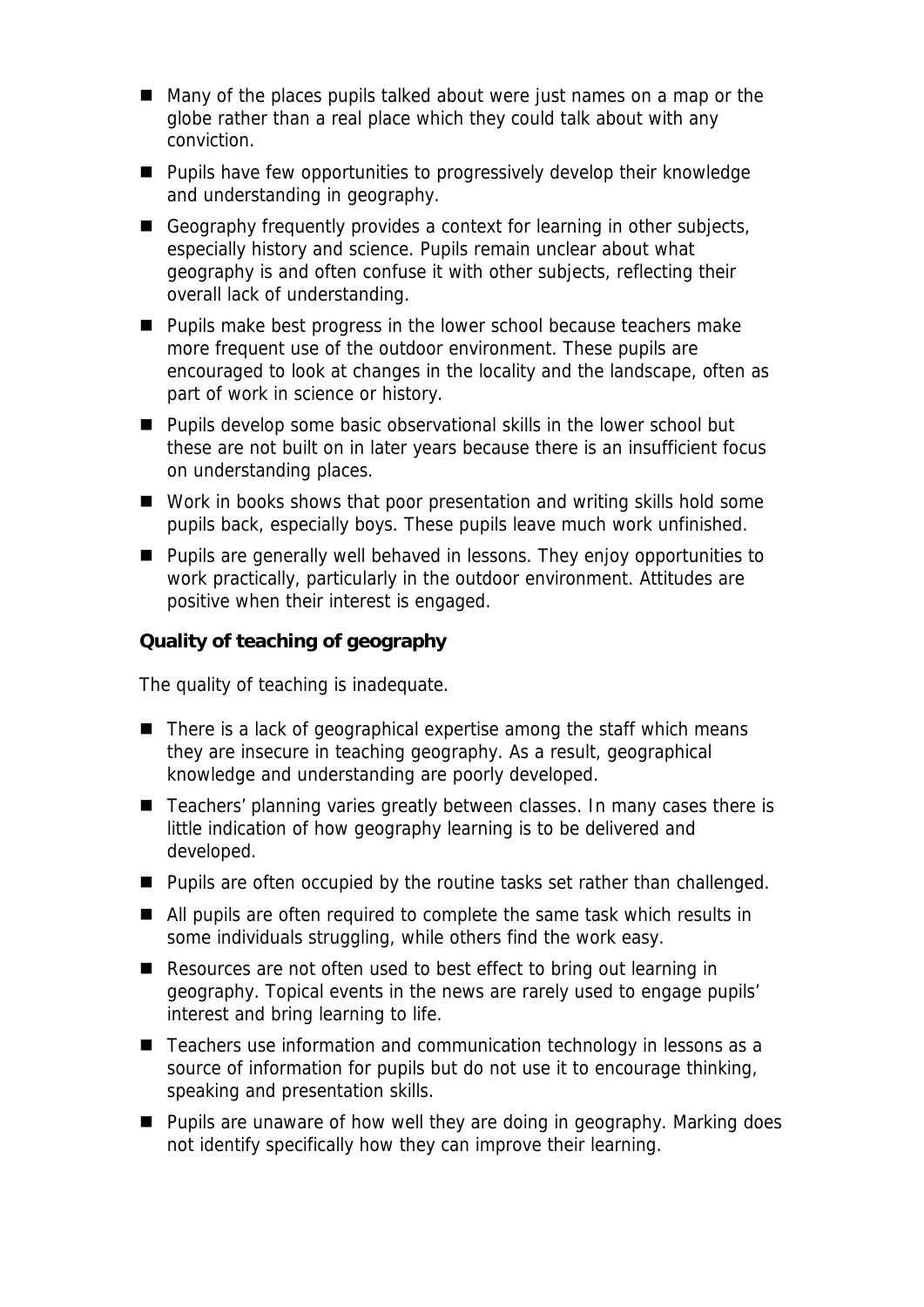**Quality of the curriculum in geography** 

The quality of the curriculum in geography is inadequate.

- Schemes of work vary in quality and there is no evidence of how pupils' learning in geography is to be progressively developed. Units vary in quality; some are merely a list of what is expected to be covered. A small minority provide clearer evidence for how the learning is to develop. There is no consistency of approach across classes or units
- The curriculum does not look in sufficient depth at issues which impact on pupils' everyday lives and the world around them. Units of work, such as the one on water, have the potential to enable pupils to learn about why water is such a precious resource. Equally, they could investigate the impact that flooding has on communities and what can be done to prevent this. These real issues are not explored in depth.
- The Year 6 unit on the environment and global warming provides a good example of how geography and science can be interwoven into a cohesive and detailed unit of work. However, this is the exception and in many units there is a paucity of geography. The location often provides a context for learning in other subjects.
- Fieldwork remains underdeveloped. The outdoor environment is used to some good effect in the lower school. Elsewhere, opportunities are lost to make best use of outdoor learning experiences because teachers are unaware how best to exploit these opportunities to learn about geography.

**Effectiveness of leadership and management in geography**

The effectiveness of leadership and management in geography is inadequate.

- $\blacksquare$  There has been a lack of continuity of tenure by successive subject leaders. As a result, geography has received little support in recent years and has not been developed or improved.
- Strategic planning to develop the subject is a list of good intentions. Objectives are vague with no real evidence as to how the subject is to develop or, more crucially, how teachers' subject expertise is to be improved.
- Subject leaders have been unaware of where they could get help or support to develop geography. The resources and support provided by the subject associations have not been used.
- $\blacksquare$  There has been little monitoring of the quality of provision in geography. As a result, there is little understanding of weaknesses in provision or how these can be improved.

## **Subject issues**

The effectiveness of geography teaching and the curriculum in promoting community cohesion is inadequate.